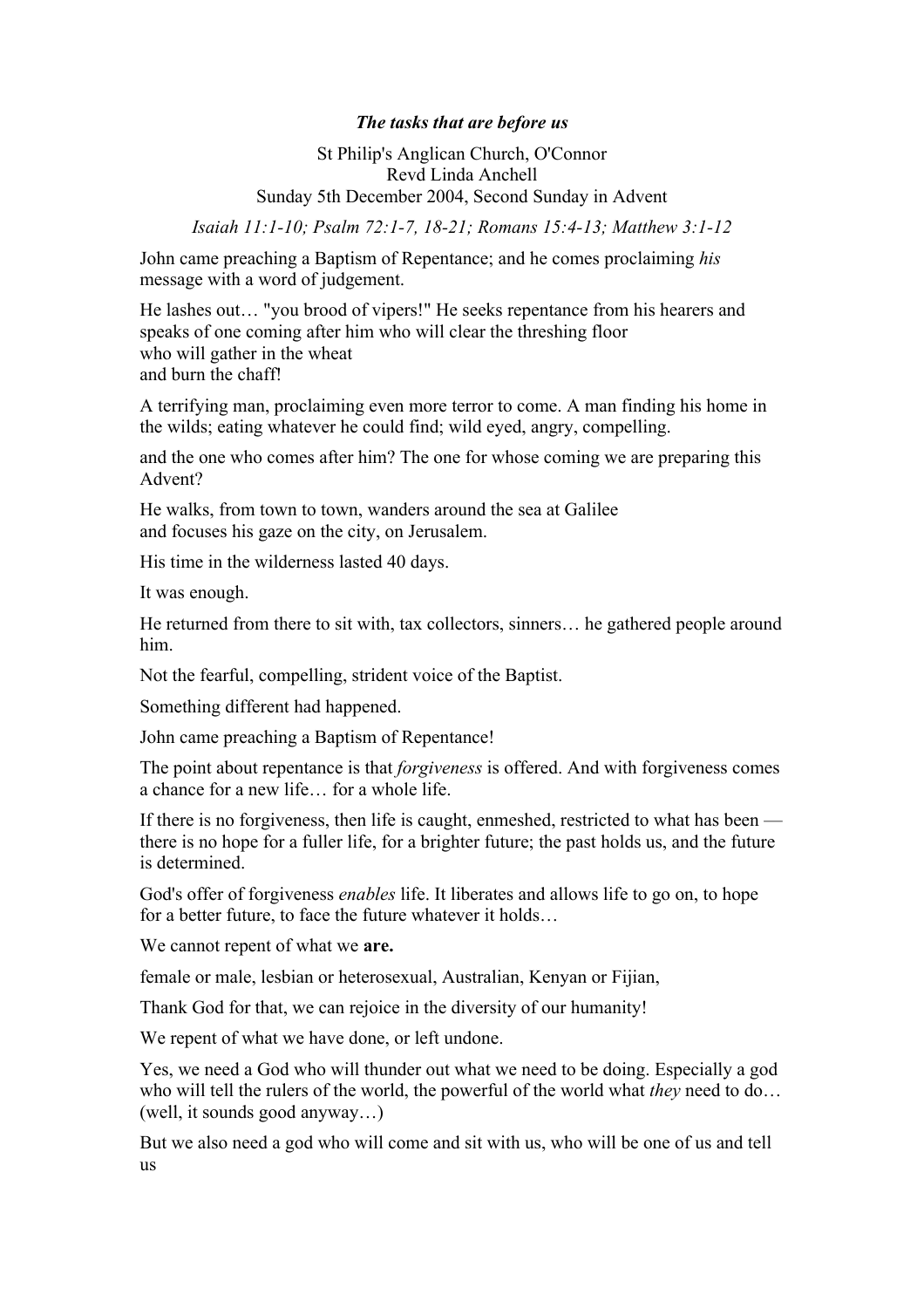it is alright, really, quite OK,

to be HUMAN…

and that "yes" to us is heard most loudly in a tiny baby in a crib in a manger.

But, having heard the 'yes', then there is work to be done!

In today's readings:

Isaiah has this wondrous vision of a Kingdom ruled with justice — a kingdom ruled by one who has come out of the 'stump of Jesse'. A descendant of Jesse, a descendant of David. Isaiah is looking at a kingdom in ruins, but seeing hope of a better future…

The psalm praying for a king, (perhaps at his enthronement), prays that he might rule with righteousness and justice.

Paul, in Romans, widens out the message that we hear today in Isaiah and the psalms to include the Gentiles.

One thing which shocked me when I realised it, was that there is no blueprint for the way a government is organised.

Monarchy or republic, liberal democracy or whatever else… governments have the task of ensuring justice for their people and peace. (I don't know about theocracies!)

The work of government is a human work. However we organise ourselves, it is our task.

With all of these texts in mind, I prepared by delving into St Mark's library. I thank the parish council for maintaining our parish membership! It is a real boon to be able to register and borrow as a parishioner!

I was actually burrowing into the book stacks to get material for the Advent Calendar. (wave) I had chosen passages from Isaiah that were from the lectionary readings of the day and now wanted some extra bits. Last week's Calendar is printed and available in the foyer…

In the delving I discovered The Barmen Declaration. This is a statement made in 1934 by the The Confessing Synod of the German Evangelical Church. At that time in Germany it was essential for the church to have a theological understanding of the relationship between church and state.

Faced with Hitler and the National Socialists, the church had caved in and swallowed the myths and placed the swastika on the cross. The Barmen Declaration, and the Confessing church, was an attempt to retrieve the gospel from that captivity.

They needed to clearly state what the state of the church is... The church has the task of proclamation of the gospel and especially proclaiming forgiveness of sins. Fred's Mum, Rose, says of church "We've been and had our sins forgiven!" (I wonder if her very evangelical brother Charlie has something to do with that phrase.)

But that task of proclaiming forgiveness is a task of liberation. It is only by liberating life that the gospel can lay claim to our whole life.

In the book (Jungel p34)

"This distinguishes Jesus Christ - as he claims our whole life - from all totalitarian demands, among which the moralistic demand is probably the basic model of a